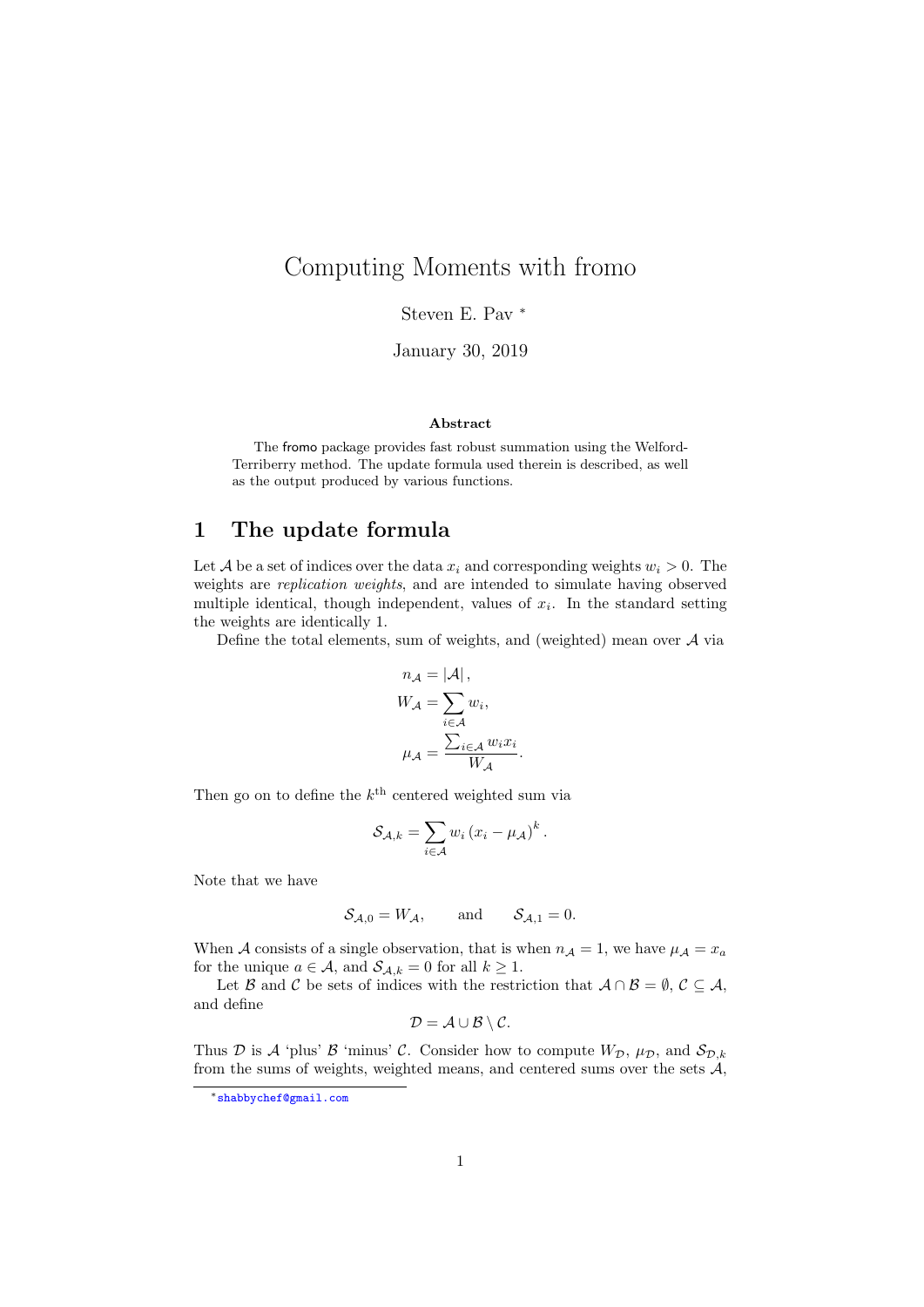$\mathcal{B}$ , and  $\mathcal{C}$ . [1, 2, 3] We have:

$$
n_{\mathcal{D}} = n_{\mathcal{A}} + n_{\mathcal{B}} - n_{\mathcal{C}},
$$
  
\n
$$
W_{\mathcal{D}} = W_{\mathcal{A}} + W_{\mathcal{B}} - W_{\mathcal{C}},
$$
  
\n
$$
\mu_{\mathcal{D}} = \frac{W_{\mathcal{A}}\mu_{\mathcal{A}} + W_{\mathcal{B}}\mu_{\mathcal{B}} - W_{\mathcal{C}}\mu_{\mathcal{C}}}{W_{\mathcal{D}}},
$$
  
\n
$$
= \mu_{\mathcal{A}} + \frac{W_{\mathcal{B}}(\mu_{\mathcal{B}} - \mu_{\mathcal{A}}) - W_{\mathcal{C}}(\mu_{\mathcal{C}} - \mu_{\mathcal{A}})}{W_{\mathcal{D}}}
$$

and

$$
S_{\mathcal{D},k} = \sum_{i \in \mathcal{D}} w_i (x_i - \mu_{\mathcal{D}})^k,
$$
  
\n
$$
= \sum_{i \in A} w_i (x_i - \mu_{\mathcal{D}})^k + \sum_{i \in \mathcal{B}} w_i (x_i - \mu_{\mathcal{D}})^k - \sum_{i \in C} w_i (x_i - \mu_{\mathcal{D}})^k,
$$
  
\n
$$
= \sum_{i \in A} w_i (x_i - \mu_A + \mu_A - \mu_{\mathcal{D}})^k + \sum_{i \in \mathcal{B}} w_i (x_i - \mu_B + \mu_B - \mu_{\mathcal{D}})^k - \sum_{i \in C} w_i (x_i - \mu_C + \mu_C - \mu_{\mathcal{D}})^k,
$$
  
\n
$$
= \sum_{i \in A} \sum_{0 \le j \le k} {k \choose j} w_i (x_i - \mu_A)^j (\mu_A - \mu_{\mathcal{D}})^{k-j}
$$
  
\n
$$
+ \sum_{i \in B} \sum_{0 \le j \le k} {k \choose j} w_i (x_i - \mu_C)^j (\mu_C - \mu_{\mathcal{D}})^{k-j},
$$
  
\n
$$
= \sum_{0 \le j \le k} {k \choose j} \left\{ S_{A,j} (\mu_A - \mu_{\mathcal{D}})^{k-j} + S_{B,j} (\mu_B - \mu_{\mathcal{D}})^{k-j} - S_{C,j} (\mu_C - \mu_{\mathcal{D}})^{k-j} \right\},
$$
  
\n
$$
= S_{A,k} + S_{B,k} - S_{C,k} + W_A (\mu_A - \mu_{\mathcal{D}})^k + W_B (\mu_B - \mu_{\mathcal{D}})^k - W_C (\mu_C - \mu_{\mathcal{D}})^k
$$
  
\n
$$
+ \sum_{2 \le j \le k} {k \choose j} \left\{ S_{A,j} (\mu_A - \mu_{\mathcal{D}})^{k-j} + S_{B,j} (\mu_B - \mu_{\mathcal{D}})^{k-j} - S_{C,j} (\mu_C - \mu_{\mathcal{D}})^{k-j} \right\}.
$$

,

Note that if the centered sums are to be computed in place, that is, overwriting the vector of  $\mathcal{S}_{A,j}$  with values of  $\mathcal{S}_{D,j}$ , then they should be computed in decreasing order, as updates to higher order sums require the old values of lower order sums.

It should also be noted that we did not use the restriction that  $w_i > 0$ . True, negative values of  $w_i$  can cause  $W_{\mathcal{D}}$  to be zero, and therefore  $\mu_{\mathcal{D}}$  is not defined, nor is  $S_{\mathcal{D},k}$ . Negative weights also make no sense for most statistical uses. However, notice what happens when we subsitute every  $w_c$  with  $-w_c$  for  $c \in \mathcal{C}$ . If we compute the total weight,  $W_{\mathcal{C}}$ , its sign has flipped, as has that of  $\mathcal{S}_{\mathcal{C},k}$ , but not of  $\mu_{\mathcal{C}}$ . In this case, using the negative weights we have

$$
S_{\mathcal{D},k} = S_{\mathcal{A},k} + S_{\mathcal{B},k} + \tilde{S}_{\mathcal{C},k} + W_{\mathcal{A}} (\mu_{\mathcal{A}} - \mu_{\mathcal{D}})^{k} + W_{\mathcal{B}} (\mu_{\mathcal{B}} - \mu_{\mathcal{D}})^{k} + \tilde{W}_{\mathcal{C}} (\tilde{\mu}_{\mathcal{C}} - \mu_{\mathcal{D}})^{k} + \sum_{2 \leq j < k} {k \choose j} \left\{ S_{\mathcal{A},j} (\mu_{\mathcal{A}} - \mu_{\mathcal{D}})^{k-j} + S_{\mathcal{B},j} (\mu_{\mathcal{B}} - \mu_{\mathcal{D}})^{k-j} + \tilde{S}_{\mathcal{C},j} (\tilde{\mu}_{\mathcal{C}} - \mu_{\mathcal{D}})^{k-j} \right\},
$$

where the  $\tilde{W}_{\mathcal{C}}$ ,  $\tilde{\mu}_{\mathcal{C}}$ , and  $\tilde{\mathcal{S}}_{\mathcal{C},j}$  denote that they are computed with negative weights. Now the update formula for removing  $C$  from  $A$  looks just like that for adding  $\beta$ , except negative weights are used.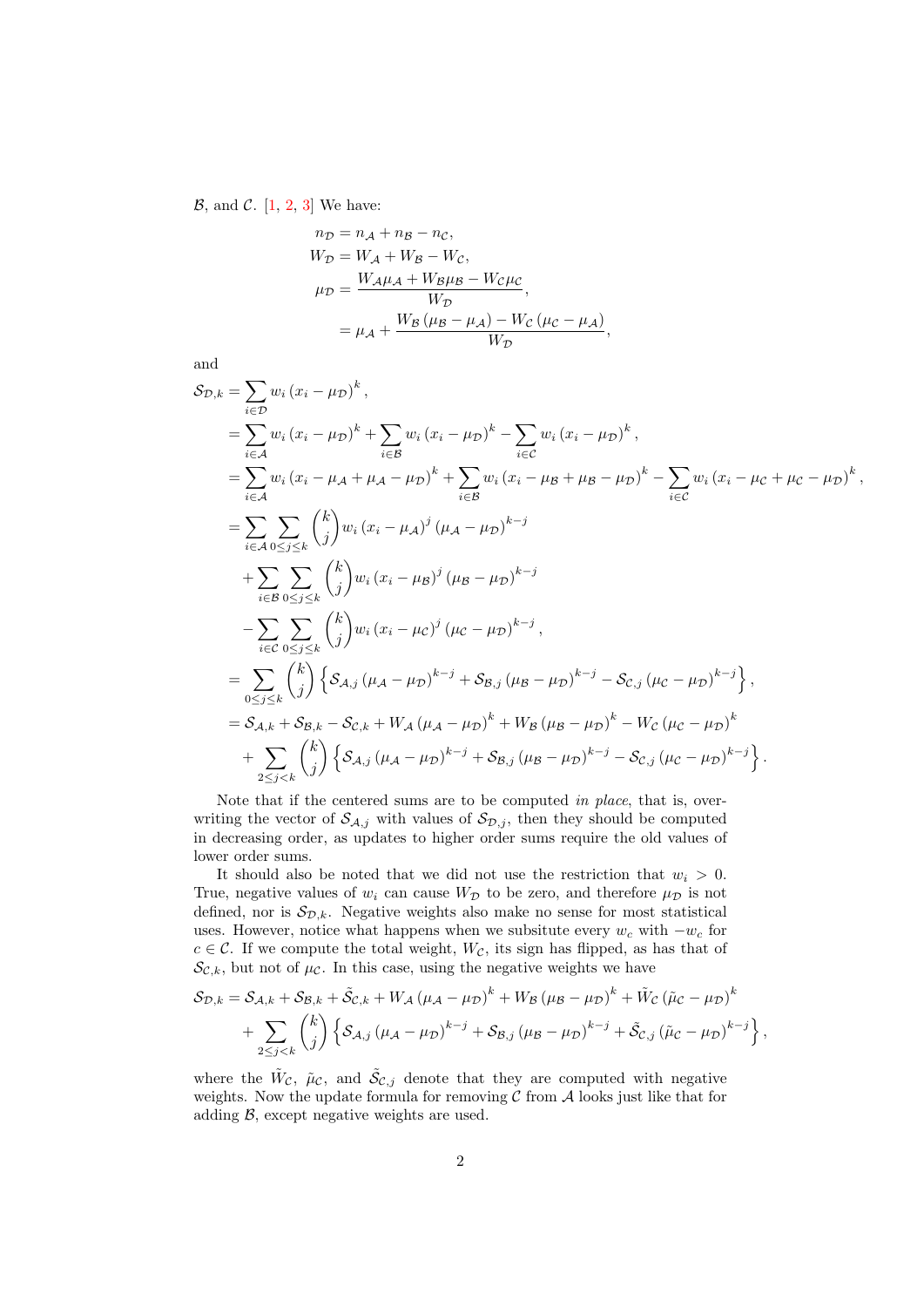### 1.1 Adding a single observation

We now consider the special case where  $\mathcal C$  is empty, and  $\mathcal B$  consists of the single index b. We then have  $W_{\mathcal{D}} = W_{\mathcal{A}} + w_b$ ,

$$
\mu_{\mathcal{D}} = \frac{W_{\mathcal{A}}\mu_{\mathcal{A}} + w_b x_b}{W_{\mathcal{A}} + w_b},
$$

$$
= \mu_{\mathcal{A}} + w_b \frac{x_b - \mu_{\mathcal{A}}}{W_{\mathcal{A}} + w_b},
$$

$$
= \mu_{\mathcal{A}} + w_b \frac{x_b - \mu_{\mathcal{A}}}{W_{\mathcal{D}}},
$$

So then

$$
\mu_{\mathcal{A}} - \mu_{\mathcal{D}} = -w_b \frac{x_b - \mu_{\mathcal{A}}}{W_{\mathcal{D}}}.
$$

Also

$$
x_b - \mu_{\mathcal{D}} = x_b - \mu_{\mathcal{A}} + \mu_{\mathcal{A}} - \mu_{\mathcal{D}},
$$
  
=  $x_b - \mu_{\mathcal{A}} - w_b \frac{x_b - \mu_{\mathcal{A}}}{W_{\mathcal{D}}},$   
=  $W_{\mathcal{A}} \frac{x_b - \mu_{\mathcal{A}}}{W_{\mathcal{D}}}$ .

Since B is a single index,  $S_{\mathcal{B},k} = 0$  for  $k > 0$ , then we have

$$
S_{D,k} = S_{A,k} + W_A \left( -w_b \frac{x_b - \mu_A}{W_D} \right)^k + w_b \left( W_A \frac{x_b - \mu_A}{W_D} \right)^k
$$
  
+ 
$$
\sum_{2 \le j < k} {k \choose j} S_{A,j} \left( -w_b \frac{x_b - \mu_A}{W_D} \right)^{k-j},
$$
  
= 
$$
S_{A,k} + w_b (x_b - \mu_D)^k \left[ 1 + \left( \frac{-w_b}{W_A} \right)^{k-1} \right]
$$
  
+ 
$$
\sum_{2 \le j < k} {k \choose j} S_{A,j} (\mu_A - \mu_D)^{k-j},
$$
  
= 
$$
S_{A,k} + W_A (\mu_A - \mu_D)^k \left[ 1 - \left( \frac{W_A}{-w_b} \right)^{k-1} \right]
$$
  
+ 
$$
\sum_{2 \le j < k} {k \choose j} S_{A,j} (\mu_A - \mu_D)^{k-j}.
$$

For the  $k = 2$  case this further simplifies to

$$
\mathcal{S}_{\mathcal{D},2} = \mathcal{S}_{\mathcal{A},2} + \frac{W_{\mathcal{A}}w_{b}}{W_{\mathcal{D}}}(x_{b} - \mu_{\mathcal{A}})^{2},
$$
  
=  $\mathcal{S}_{\mathcal{A},2} + \frac{W_{\mathcal{D}}w_{b}}{W_{\mathcal{A}}}(x_{b} - \mu_{\mathcal{D}})^{2},$   
=  $\mathcal{S}_{\mathcal{A},2} + W_{\mathcal{D}}(x_{b} - \mu_{\mathcal{D}})(\mu_{\mathcal{D}} - \mu_{\mathcal{A}}).$ 

Note that the quantity  $W_{\mathcal{D}}(\mu_{\mathcal{D}} - \mu_{\mathcal{A}}) = w_b (x_b - \mu_{\mathcal{A}})$  is computed as an intermediary in updating the weighted mean, resulting in some computational savings.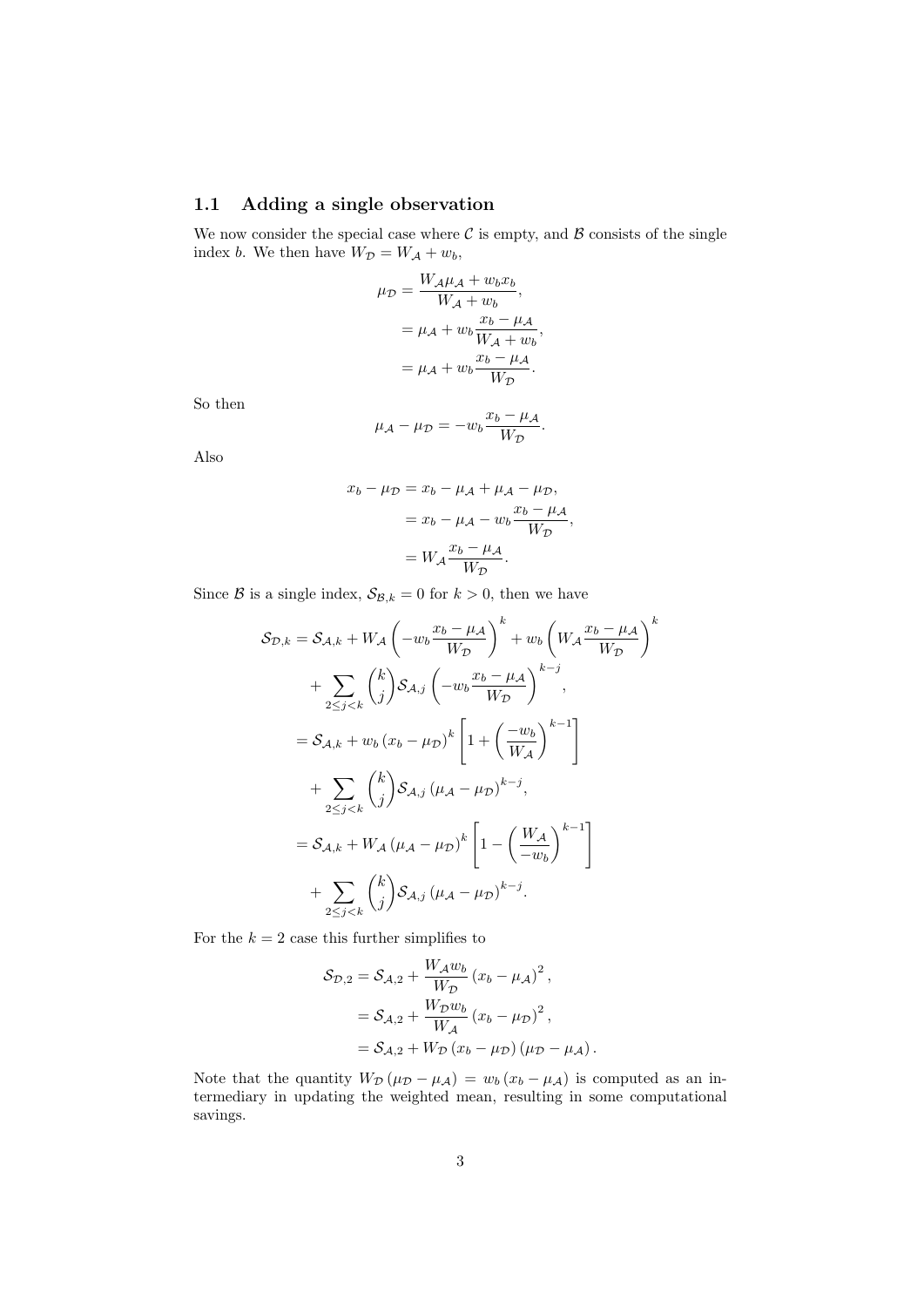#### 1.1.1 Removing a single observation

As noted above, removing a single observation should look just like adding a single observation, except signs on the weights and weighted sums are flipped. Let c be the single index in  $\mathcal{C}$ . Then c. We then have  $W_{\mathcal{D}} = W_{\mathcal{A}} - w_{c}$ , and

$$
\mu_{\mathcal{D}} = \mu_{\mathcal{A}} - w_c \frac{x_c - \mu_{\mathcal{A}}}{W_{\mathcal{D}}}.
$$

The centered sum update formula is

$$
\mathcal{S}_{\mathcal{D},k} = \mathcal{S}_{\mathcal{A},k} - w_c (x_c - \mu_{\mathcal{D}})^k \left[ 1 + \left( \frac{w_c}{W_{\mathcal{A}}} \right)^{k-1} \right]
$$
  
+ 
$$
\sum_{2 \leq j < k} {k \choose j} \mathcal{S}_{\mathcal{A},j} (\mu_{\mathcal{A}} - \mu_{\mathcal{D}})^{k-j},
$$
  
= 
$$
\mathcal{S}_{\mathcal{A},k} + W_{\mathcal{A}} (\mu_{\mathcal{A}} - \mu_{\mathcal{D}})^k \left[ 1 - \left( \frac{W_{\mathcal{A}}}{w_c} \right)^{k-1} \right]
$$
  
+ 
$$
\sum_{2 \leq j < k} {k \choose j} \mathcal{S}_{\mathcal{A},j} (\mu_{\mathcal{A}} - \mu_{\mathcal{D}})^{k-j}.
$$

For the  $k = 2$  case this further simplifies to

$$
\mathcal{S}_{D,2} = \mathcal{S}_{A,2} - \frac{W_A w_c}{W_D} (x_c - \mu_A)^2,
$$
  
=  $\mathcal{S}_{A,2} - \frac{W_D w_c}{W_A} (x_c - \mu_D)^2,$   
=  $\mathcal{S}_{A,2} + W_D (x_c - \mu_D) (\mu_D - \mu_A).$ 

## 1.2 Adding and removing a single observation

Consider the case of adding a single  $b \in \mathcal{B}$  and removing a single  $c \in \mathcal{C}$ . The total number elements,  $n_A$ , is unchanged, of course. We have

$$
W_{\mathcal{D}} = W_{\mathcal{A}} + w_b - w_c,
$$
  

$$
\mu_{\mathcal{D}} = \mu_{\mathcal{A}} + \frac{w_b (x_b - \mu_{\mathcal{A}}) - w_c (x_c - \mu_{\mathcal{A}})}{W_{\mathcal{D}}}.
$$

The update formula for  $S_{\mathcal{D},k}$  is

$$
S_{\mathcal{D},k} = S_{\mathcal{A},k} + S_{\mathcal{B},k} - S_{\mathcal{C},k} + W_{\mathcal{A}} (\mu_{\mathcal{A}} - \mu_{\mathcal{D}})^{k} + w_{b} (x_{b} - \mu_{\mathcal{D}})^{k} - w_{c} (x_{c} - \mu_{\mathcal{D}})^{k} + \sum_{2 \leq j < k} {k \choose j} \left\{ S_{\mathcal{A},j} (\mu_{\mathcal{A}} - \mu_{\mathcal{D}})^{k-j} + S_{\mathcal{B},j} (x_{b} - \mu_{\mathcal{D}})^{k-j} - S_{\mathcal{C},j} (x_{c} - \mu_{\mathcal{D}})^{k-j} \right\}.
$$

In the  $k = 2$  case this simplifies to

$$
\mathcal{S}_{\mathcal{D},2} = \mathcal{S}_{\mathcal{A},2} + W_{\mathcal{A}} (\mu_{\mathcal{A}} - \mu_{\mathcal{D}})^2 + w_b (x_b - \mu_{\mathcal{D}})^2 - w_c (x_c - \mu_{\mathcal{D}})^2,
$$
  
=  $\mathcal{S}_{\mathcal{A},2} + (\mu_{\mathcal{A}} - \mu_{\mathcal{D}})^2 (W_{\mathcal{A}} - W_{\mathcal{D}}) + w_b (x_b - \mu_{\mathcal{D}}) (x_b - \mu_{\mathcal{A}}) - w_c (x_c - \mu_{\mathcal{D}}) (x_c - \mu_{\mathcal{A}}),$   
=  $\mathcal{S}_{\mathcal{A},2} + \frac{W_{\mathcal{A}} w_b (x_b - \mu_{\mathcal{A}})^2 - W_{\mathcal{D}} w_c (x_c - \mu_{\mathcal{D}})^2}{W_{\mathcal{A}} + w_b}.$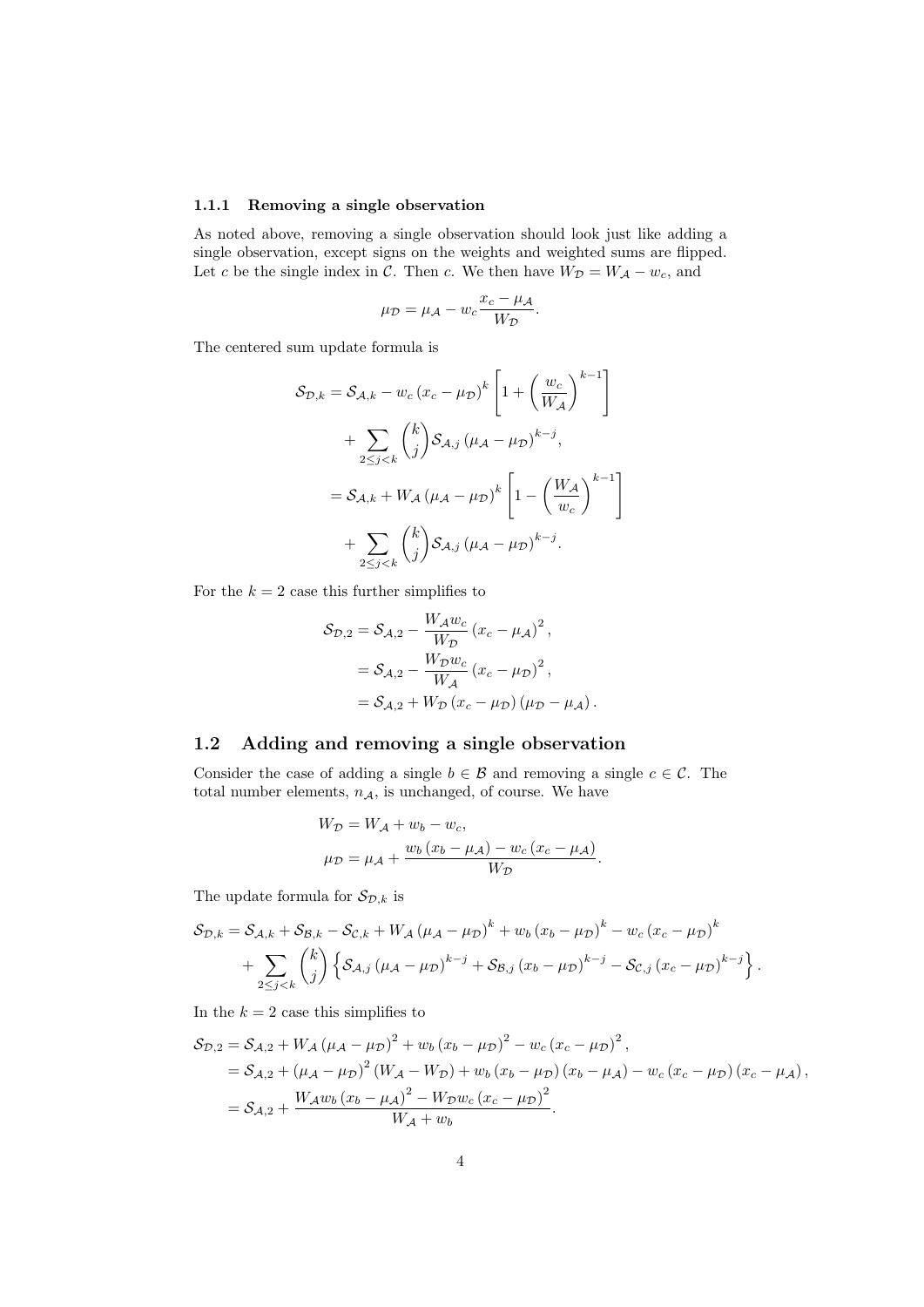Further simplifications are possible when  $w_b = w_c$  (as occurs in the vanilla case of equal weighted moments), and we arrive at

$$
\mu_{\mathcal{D}} = \mu_{\mathcal{A}} + \frac{w_b (x_b - x_c)}{W_{\mathcal{D}}},
$$
  

$$
\mathcal{S}_{\mathcal{D},2} = \mathcal{S}_{\mathcal{A},2} + w_b (x_b + x_c - \mu_{\mathcal{A}} - \mu_{\mathcal{D}}) (x_b - x_c).
$$

## 2 The output

Several kinds of output are produced by the fromo package. We describe them in more detail here.

mean The (weighted) mean over the index set  $A$  is simply  $\mu_A$ .

standard deviation The standard deviation over the index set A is

$$
\sigma_{\mathcal{A}} = \sqrt{\frac{\mathcal{S}_{\mathcal{A},2}}{W_{\mathcal{A}} - \nu}},
$$

where  $\nu$  are the 'consumed degrees of freedom', and is typically set to 1. When the normalization flag is set to true, however, it is intended that the weights be normalized to have mean value 1. In this case the standard deviation over  $A$  is defined as

$$
\sigma_{\mathcal{A}} = \sqrt{\frac{\mathcal{S}_{\mathcal{A},2}}{W_{\mathcal{A}}} \frac{n_{\mathcal{A}}}{n_{\mathcal{A}} - \nu}}.
$$

When  $\nu = 0$ , these are identical.

centered moment The  $k^{\text{th}}$  centered moment is defined as

$$
\mathcal{M}_{\mathcal{A},k} = \frac{\mathcal{S}_{\mathcal{A},k}}{W_{\mathcal{A}}}.
$$

Note that for  $k > 2$  we do not support consumed degrees of freedom, and so normalization of weights has no effect.

standardized moment The  $k^{\text{th}}$  standardized (and centered) moment is defined as

$$
\mathcal{Y}_{\mathcal{A},k} = \frac{\mathcal{M}_{\mathcal{A},k}}{\sigma_{\mathcal{A}}^{k}}.
$$

Normalization and consumed degrees of freedom affect the computation of  $\sigma_{\mathcal{A}}^{k}$ , and so affect the standardized moments.

- centered value For a given index i and some fixed set  $A$ , the centered version of  $x_i$  is merely  $x_i - \mu_A$ .
- standardized value For a given index i and some fixed set  $A$ , the standardized version of  $x_i$ is merely  $x_i/\sigma_{\mathcal{A}}$ . It is affected by normalization and consumed degrees of freedom.
	- z-scored value For a given index i and some fixed set  $A$ , the z-scored version of  $x_i$  is  $(x_i - \mu_A)/\sigma_A$ . It is affected by normalization and consumed degrees of freedom.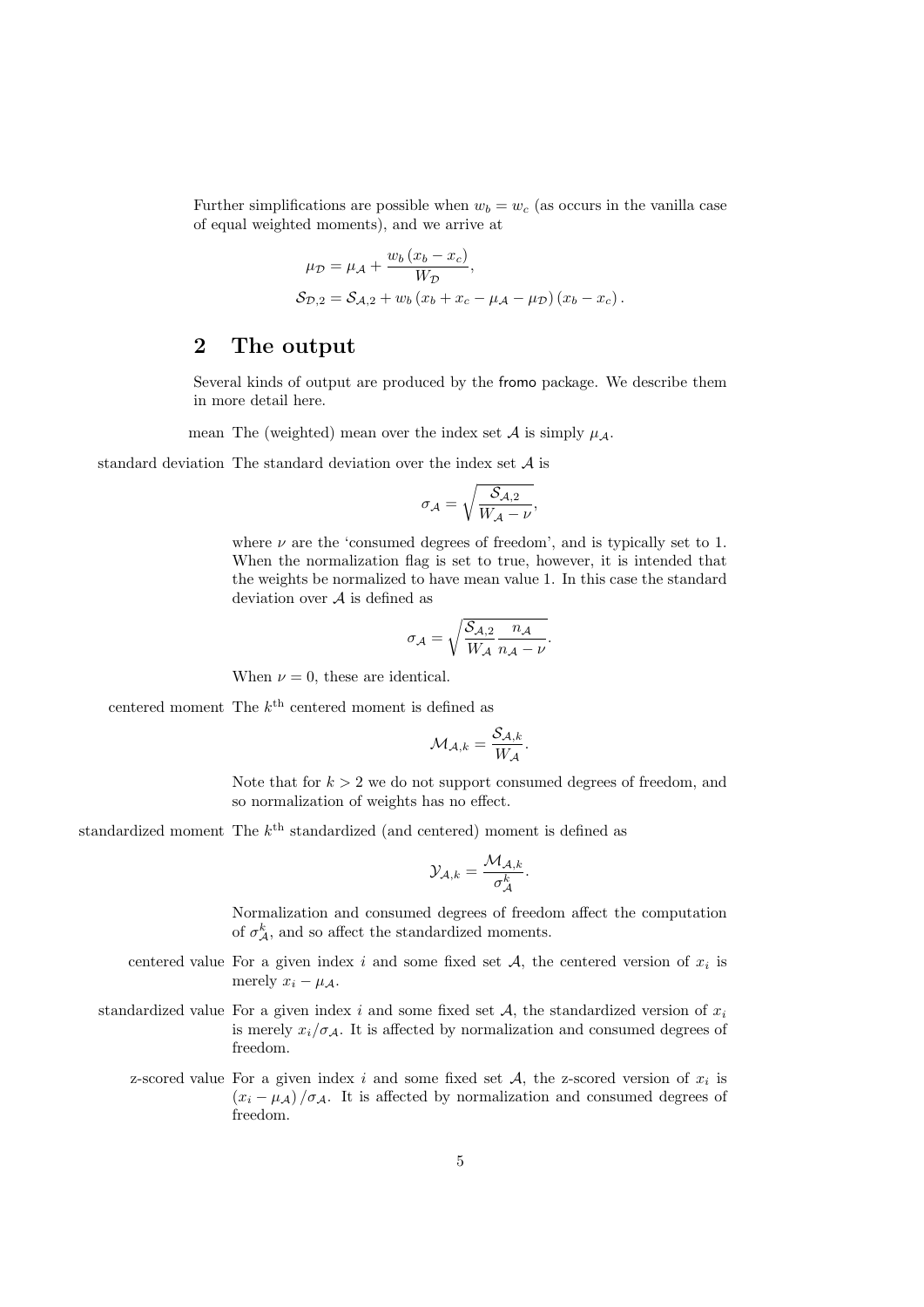Cumulants Sometimes called "centered cumulants" in the package, though this is redundant and not common usage. Cumulants are defined from the centered moments by the recursive formula: [4]

$$
\mathcal{K}_{\mathcal{A},r} = \mathcal{M}_{\mathcal{A},r} - \sum_{j=0}^{r-2} {r-1 \choose j} \mathcal{M}_{\mathcal{A},j} \mathcal{K}_{\mathcal{A},r-j}.
$$
 (1)

Standardized Cumulants These are the regular cumulants normalized by the computed standard deviation:

$$
\mathcal{G}_{\mathcal{A},r} = \frac{\mathcal{K}_{\mathcal{A},r}}{\sigma_{\mathcal{A}}^r}.
$$
 (2)

## 3 Running Moments

The fromo package can also perform running<sup>1</sup> computations of moments, centered moments, centered values, standardized values, z-scored values and so on. Given an integral window,  $W$ , and data and weights vectors  $x_i$ ,  $w_i$ , we compute output  $y_i$  as follows: let D be the set of j with  $i - W < j \leq i$ . Then compute the desired moment over  $\mathcal{D}$ , and return it as  $y_i$ . The 'comparison' operations (computed centered, standardized, or z-scored versions of a variable) admit a *lookahead* parameter, l. In this case, we let  $D$  be the set of j with  $i - W + l < j \leq i + l$ , then compute the moments over D and normalize  $x_i$ with respect to those moments. When  $l > 0$ , we are using future information to compute  $y_i$ . That is,  $y_i$  will depend on  $x_j$  with  $j > i$ . This is not the case for the typical moments computations or for the case where the lookahead is non-positive.

We also support a time (or other counter) based running computation. Here the input are the data, and weights vectors,  $x_i$ ,  $w_i$ , but also a vector of time indices, say  $t_i$  which are non-decreasing:  $t_1 \leq t_2 \leq \ldots$  It is assumed that  $t_0$ is essentially  $-\infty$ . The window, W is now a time-based window. The output  $y_i$  is defined in terms of the moments computations over the set  $\mathcal D$  which are all j such that  $t_i - W < t_j \leq t_i$ . For comparison functions, we again admit a lookahead so that D are all j such that  $t_i - W + l < t_j \leq t_i + l$ . Obviously if we let  $t_i = i$ , we recover the 'vanilla' running moments computations. We also support supplying the  $t_i$  implicitly as the sum of positive deltas: let vector  $d_i$ of strictly positive elements be given. Then we assume

$$
t_i = \sum_{1 \le j \le i} d_j,
$$

and then perform the time-based running computation. We also support the case where the  $d_i$  are actually just the  $w_i$ .

## References

[1] J. Bennett, R. Grout, P. Pebay, D. Roe, and D. Thompson. Numerically stable, single-pass, parallel statistics algorithms. In 2009 IEEE International Conference on Cluster Computing and Workshops, pages 1–8, Aug 2009. doi: 10.1109/CLUSTR.2009.5289161.

<sup>&</sup>lt;sup>1</sup>Variously known also as *rolling, boxcar*, or *finite impulse response* computations.